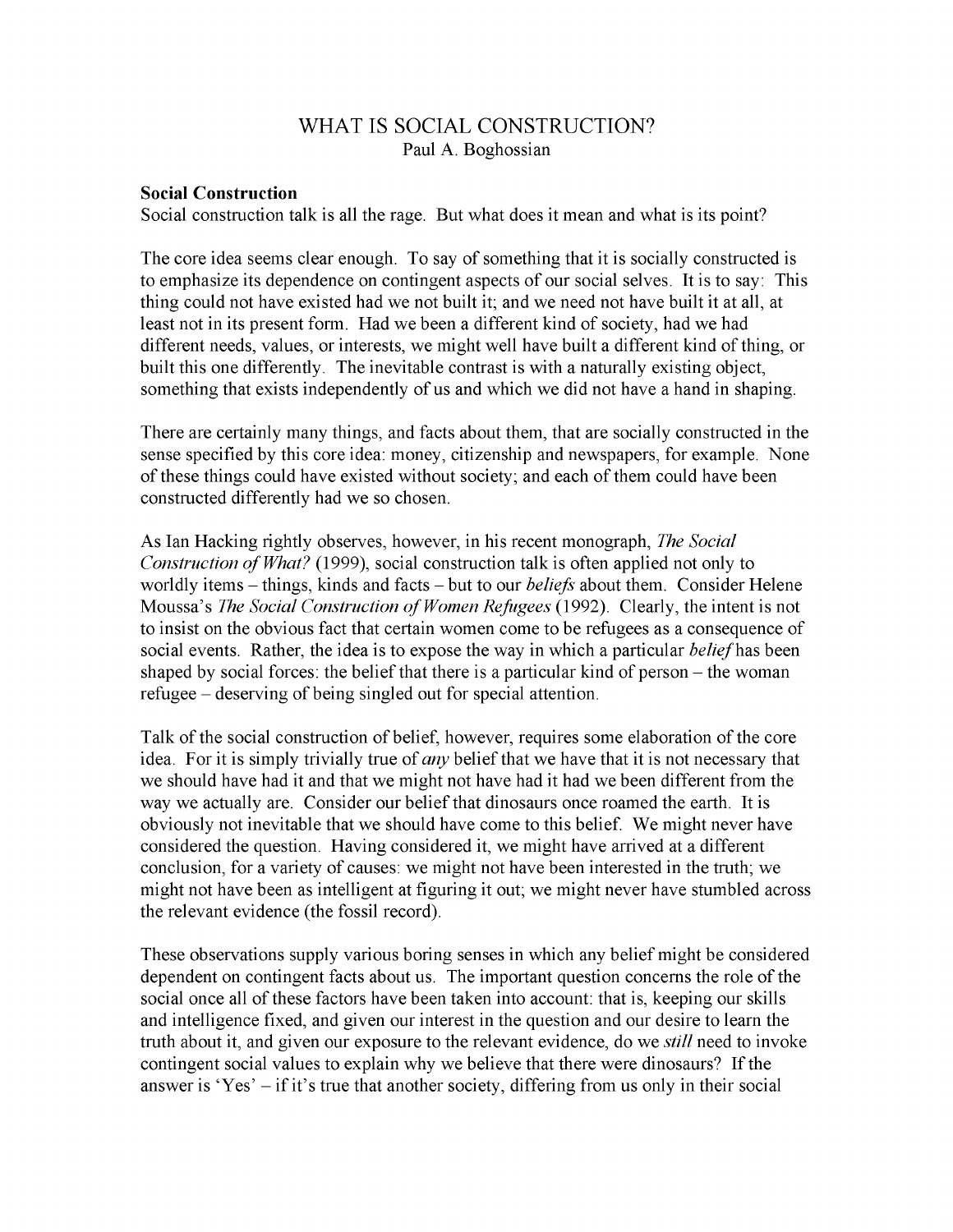values, would have arrived at a different and incompatible belief – then we could say that our belief in dinosaurs is socially constructed.

It is crucial, therefore, to distinguish between a constructionist claim that's directed at things and facts, on the one hand, and one that's directed at beliefs on the other, for they are distinct sorts of claim and require distinct forms of vindication. The first amounts to the *metaphysical* claim that something is real but of our own creation; the second to the *epistemic* claim that the correct explanation for why we have some particular belief has to do with the role that that belief plays in our social lives, and not exclusively with the evidence adduced in its favor. Each type of claim is interesting in its own way.

If a thing were shown to be socially constructed in the first sense, it would follow that it would contravene no law of nature to try to get rid of it (which is not the same as saying that it would be easy to do so – consider Manhattan). If a belief of ours were shown to be socially constructed in the second sense, it would follow that we could abandon it without fear of irrationality: if we have the belief not because there is adequate evidence in its favor but because having it subserves some contingent social purpose, then if we happen not to share the social purpose it subserves we ought to be free to reject it.

Much important work has been done under each of these headings, most significantly, it seems to me, for the topics of gender and race. Simone de Beauvoir (*The Second Sex*, 1953) and other feminist scholars since, have illuminated the extent to which gender roles are not inevitable but are rather the product of social forces. Anthony Appiah (*Color Conscious: The Political Morality of Race*, 1996, with Amy Gutman) has been particularly forceful in demonstrating that nothing physical or biological corresponds to the racial categories that play a pervasive role in our social lives, that these categories owe their existence more to their social function than they do to the scientific evidence.

Other claims are more controversial. Mary Boyle has argued that our belief in schizophrenia is socially constructed (*Schizophrenia*: *A Scientific Delusion?* 1990). Her claim is that there is no adequate reason to believe that the symptoms commonly lumped under this label are manifestations of a single underlying disease and, hence, that the search for its etiology by neurochemistry is doomed. Perhaps she is right: our understanding of mental illness is certainly in its infancy. On the other hand, there appears to be increasing evidence that the symptoms associated with schizophrenia are predictable significantly before their onset and that the condition is highly heritable. These facts point in the opposite direction.

In a flourishing research program, we find the expected mix of important and debatable work. What bears emphasis, however, is that while some particular social construction claims may be *empirically* controversial, the templates of which they are instances are in no way *philosophically* controversial. Both the abstract thought that some things are created by societies and the thought that some beliefs owe more to social values than they do to the evidence in their favor, are as old as reason itself. Whence, then, the widespread impression that social constructionists are anti-rationalist, anti-realist and anti-objectivist?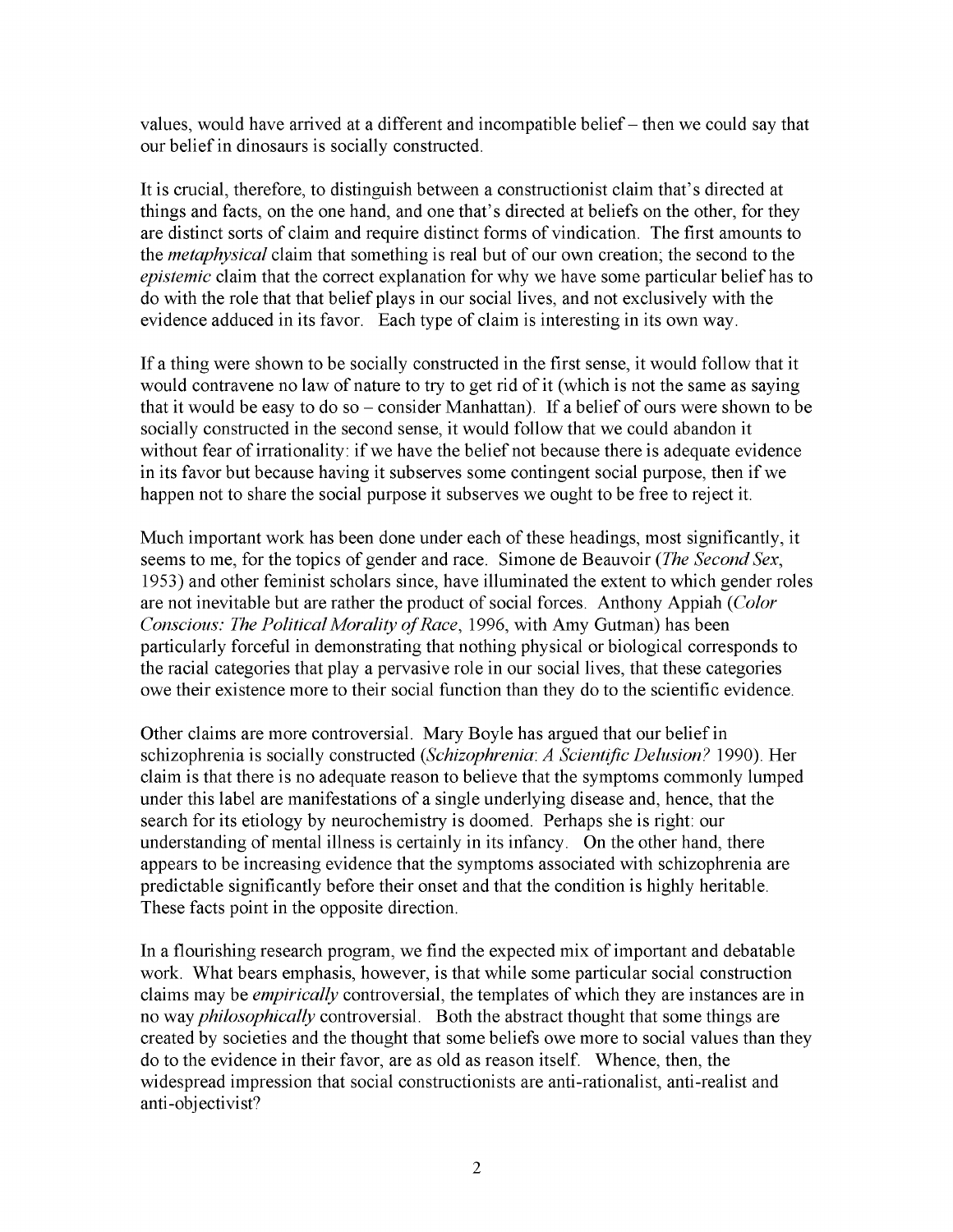The answer is that it stems not from the forms of the claims themselves, and not from their application to this or that empirically debatable subject matter. It stems, rather, from the desire of some prominent theorists in this tradition to extend social construction talk to absolutely everything and, in particular, to the facts studied by, and the knowledge claims emanating from, the *natural* sciences. If we are to find our way through the muddy battleground on which these now famous science wars are being waged it will help to observe certain distinctions. I will begin with the claim about facts and things.

### **Socially Constructed Things** Socially Constructed Things

Money, citizenship and newspapers are transparent social constructions because they obviously could not have existed without societies. Just as obviously, it would seem, anything that could have - or that did - exist independently of societies could *not* have been socially constructed: dinosaurs, for example, or giraffes, or the elementary particles that are supposed to be the building blocks of all matter and that physicists call "quarks." How could they have been socially constructed if they existed *before* societies did? anything that could have  $-$  or that  $\frac{1}{2}$  and  $\frac{1}{2}$  supposed to be the building

Yet when we turn to some of the most prominent texts in the social construction literature, we find an avalanche of claims to the effect that it is precisely such seemingly mind- and society-independent items that are socially constructed. is the when we turn to some of the physicial matter  $m<sub>1</sub>$  and society

Take Andrew Pickering's book, *Constructing Quarks* (1984) *.* As his title suggests, Pickering's view seems to be that quarks were socially constructed by scientists in the 1970s when the so-called "Standard Model" was first developed. And the language of the text itself does not disappoint:

.. .the reality of quarks was the upshot of particle physicists' practice....

But how can this be? If quarks exist  $-$  and we are assuming for present purposes that they do – they would have had to have existed before there were any societies. So how could they have been constructed by societies?

Perhaps Pickering does not mean what he says; perhaps he intends only to be making a claim about our beliefin quarks rather than about the quarks themselves, a thesis we shall also want to examine in due course. Whether or not Pickering intended the worldly claim, however, claims like that seem to be all around us. Here, just for another example, are Bruno Latour and Steve Woolgar on the subject of the facts studied by natural science (*Laboratory Life: The Social Construction of Scientific Facts,* 1979, pp.180-182):

We do not wish to say that facts do not exist nor that there is no such thing as reality....Our point is that "out there ness" is a consequence of scientific work rather than its cause.

But it is not easy to make sense of the thought that facts about elementary particles or dinosaurs are a *consequence* of scientific theorizing. How could scientific theorizing have caused it to be true that there were dinosaurs or that there are quarks? Of course,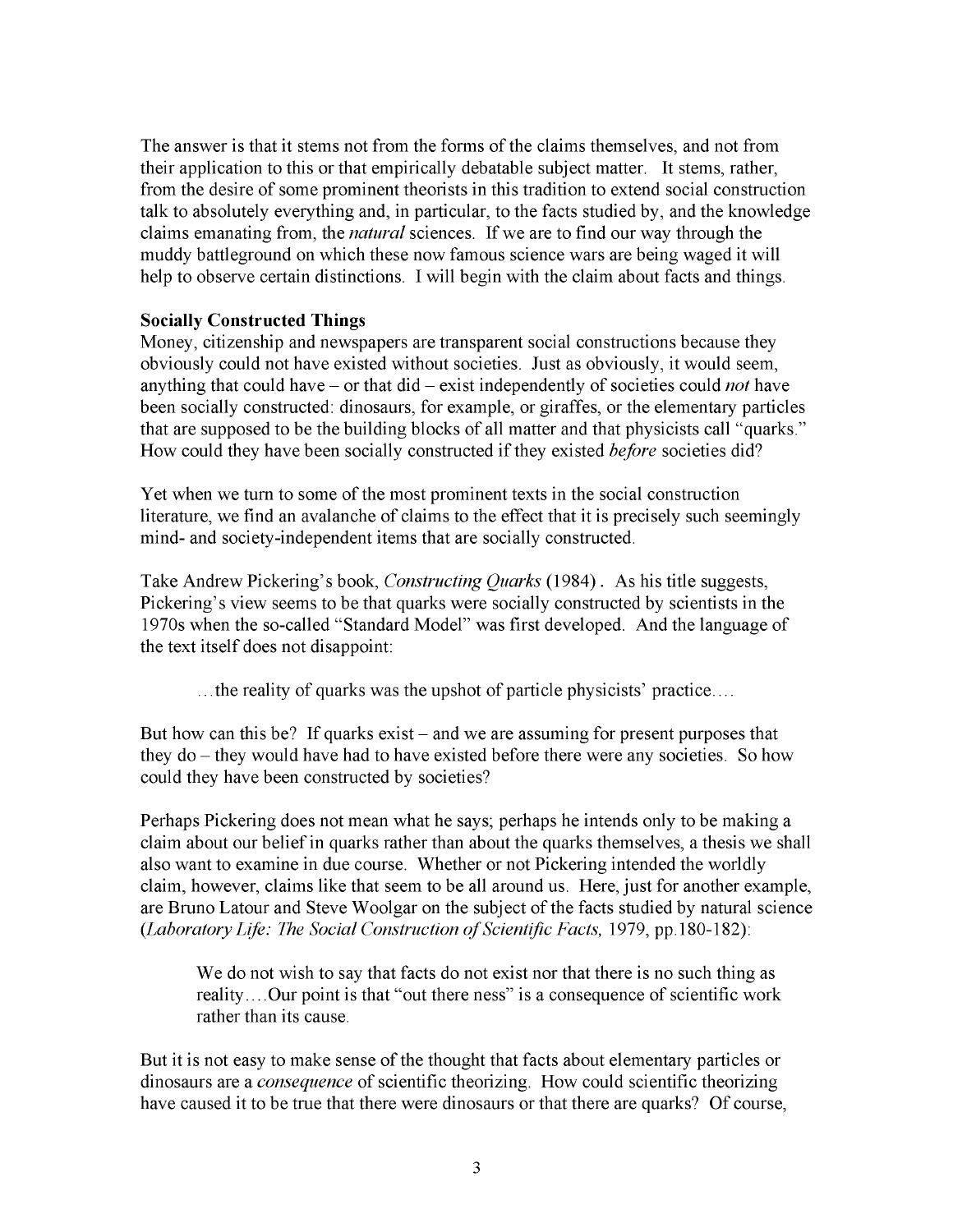science made it true that we *came to believe* that dinosaurs and quarks exist. Since we believe it, we *act as though* dinosaurs and quarks exist. If we allow ourselves some slightly florid language, we could say that *in our world* dinosaurs and quarks exist, in much the way as we could say that in the world of Shakespeare's *Hamlet*, Ophelia drowns. So, still speaking in this vein, we could say that science made it true that in our world there are dinosaurs and quarks. But all we could coherently mean by this is that science made it true that *we came to believe that* dinosaurs and quarks exist. And that no one disputes. Despite all the evidence in their favor, these beliefs may still be false and the only thing that will make them true is whether, out there, there really were dinosaurs and there really are quarks. Surely, science cannot construct those things; at best, it can discover them.

The views apparently on offer here hark back to the discredited 'transcendental idealism' of Immanuel Kant. On Kant's picture (or at least on one influential way of reading it), there is a world that exists independently of human minds, so we do not have to go so far as to say that we created the world. But in and of itself this world is structureless: it is not broken up into things, kinds of things, or facts. We impose structure on the world by thinking of it in a certain way, by having one set of beliefs about it rather than another.

There are two different ways to understand the Kantian claim that we impose structure on the world. On the first, we literally make it the case that there are certain kinds of things in the world  $-$  mountains  $-$  by thinking of the world in terms of the concept 'mountain,' by believing there to be mountains. On the second, the structure remains entirely on our side of the divide: the claim that there are mountains is just a way of talking about what is true according to our conceptual scheme or language game. It is not even to try to make a claim about how things are in some mind-independent reality.

The first alternative, the one that Pickering's and Latour's language most closely suggests, is hopelessly bizarre. How could the mind carve the world out there into kinds? How could it create things and give them properties? And what happens when the world is carved up in two incompatible ways by two different societies? Some of us believe in immaterial souls and others of us do not. Does the world out there then both contain and not contain immaterial souls?

In writings that are much cited by social constructionists, however, Richard Rorty has suggested that talk of the social construction of facts and kinds is perfectly cogent provided it is understood along the lines of the second alternative:

One reason the question of mind-independent reality is so vexed and confusing is an ambiguity in the notion of "independence." [My critics] sometimes [write] as if philosophers who, like myself, do not believe in "mind-independent reality" must deny that there were mountains before people had the idea of "mountain" in their minds or the word "mountain" in their language. But nobody denies that. Nobody thinks there is a chain of causes that makes mountains an effect of thoughts or words.. ..Given that it pays to talk about mountains, as it certainly does, one of the obvious truths about mountains is that they were here before we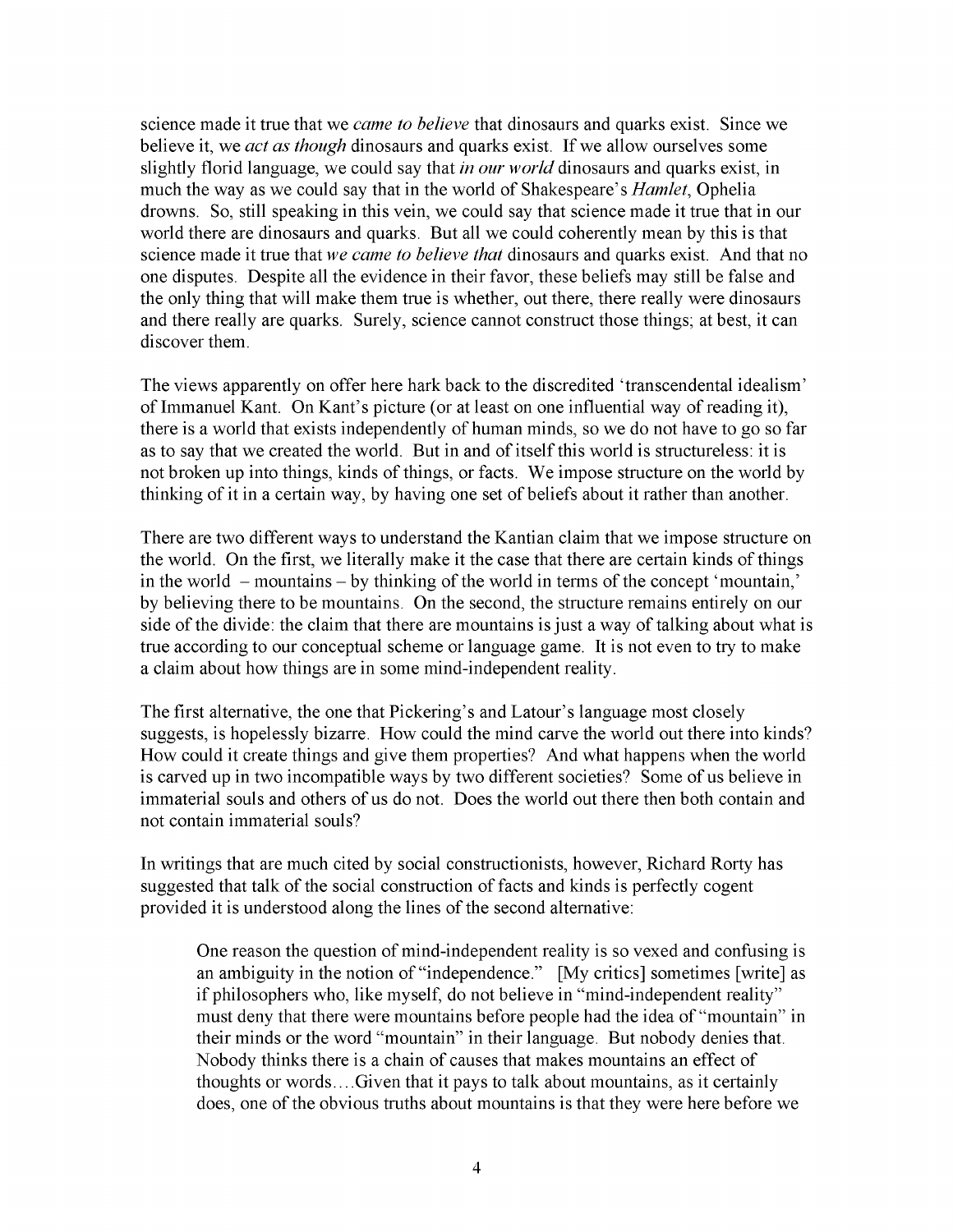talked about them. If you do not believe that, you probably do not know how to play the language games that employ the word "mountain." But the utility of those language games has nothing to do with the question of whether Reality as It Is In Itself, apart from the way in which it is handy for human beings to describe it, has mountains in it.

Rorty is recommending that the social constructionist distance himselffrom the claim that we cause there to be mountains by talking about them. According to Rorty, the way to put the point is, rather, this: It pays for us to adopt some ways of talking over others. Among the ways of talking that it pays for us to adopt is one according to which there are mountains and they exist independently of humans. However, no way of talking could be said to be more faithful to the way things are in and of themselves than any other, because there is no way things are in and of themselves. There is just how we talk about how things are and the fact that some of those ways are better for our purposes than others. It is, therefore, correct to say that we do not make the mountains; that is a claim that is licensed by a way of talking that it pays for us to adopt. However, that does not mean that it is just plain true that there are mountains independently of humans; it never makes sense to say that anything is just plain true. All we can intelligibly talk about is what is true according to this or that way of talking, some of which it pays for us to adopt.

This, however, is an impossible view, as many critics have pointed out (see especially Thomas Nagel's *The Last Word*, 1997, and Bernard Williams' review of Nagel's book in *The New York Review of Books,* 1998). First, even Rorty doesn't succeed in distancing himself from any commitment to the idea that some claims are just plain true, and not just true relative to this or that way of talking; he simply commits himself to the implausible view that the only kinds of claim that are just plain true are claims about which ways of talking it pays for us to adopt, rather than claims directly about mountains. Otherwise, he could not simply assert, as he does, that it pays for us to talk about mountains, but only that it pays for us to talk about its paying for us to talk about mountains, and so on without end.

Second, if we accept his view that there is no higher authority concerning what's true than how it pays for us to talk, and if, as Rorty admits, it pays for us to say that science discovers a ready-made world, replete with mountains and giraffes, then there is simply no perspective from which he can also say, as he must if he is to express his distinctive view, that there *isn't* a ready-made world for science to discover, replete with mountains and giraffes. He can't have it both ways; but having it both ways is what his view requires.

#### **Socially Constructed Belief** Socially Constructed Belief

If the preceding considerations are correct, social construction talk does not cogently apply to the *facts* studied by the natural sciences; does it fare any better when applied to the *beliefs* about those facts produced by those sciences? apply to the *facts* studied by the n  $\sum_{i=1}^{n}$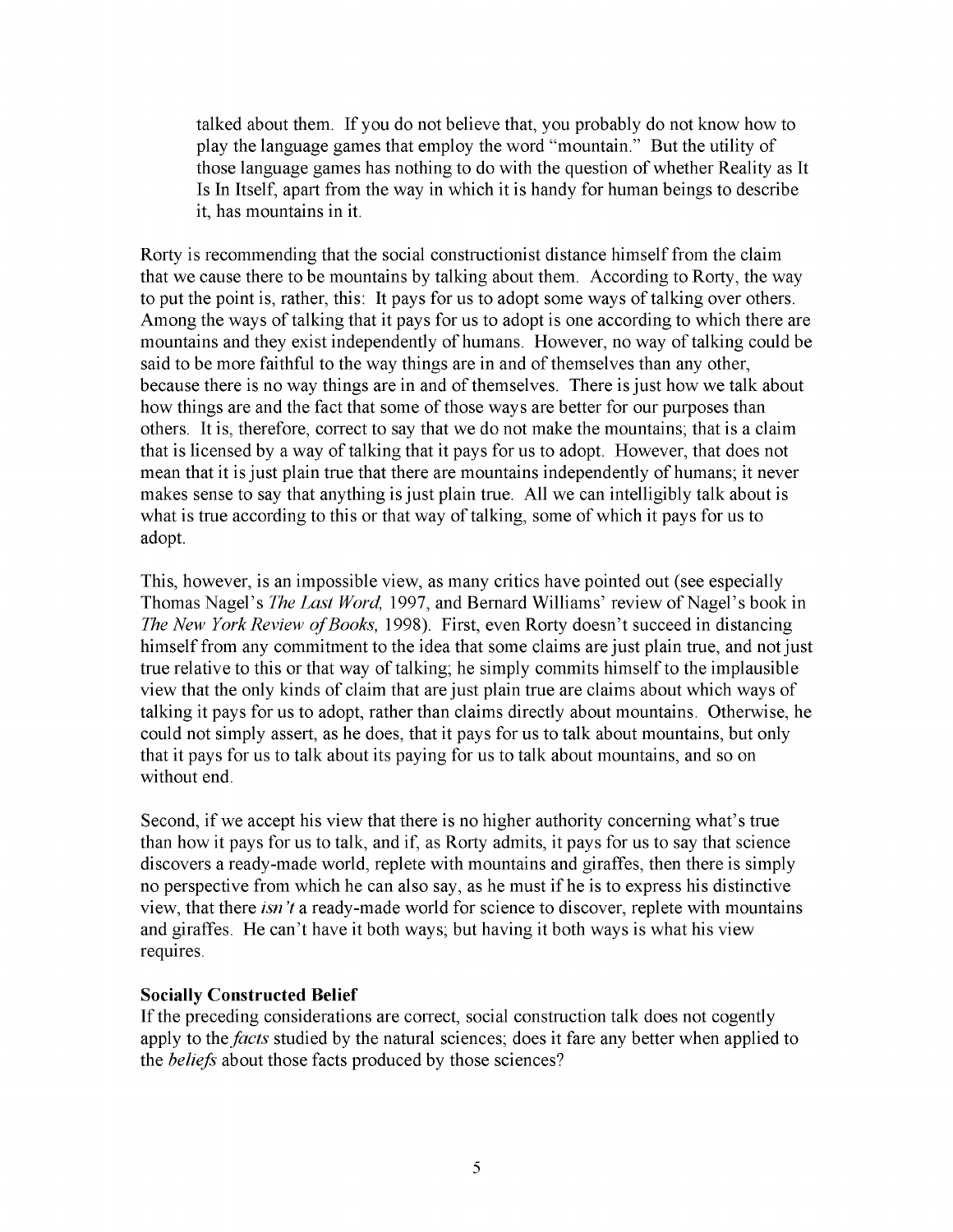The issue is not whether science is a social enterprise. Of course, it is. Science is conducted collectively by human beings who come equipped with values, needs, interests and prejudices. And these may influence their behavior in a variety of potentially profound ways: they may determine what questions they show an interest in, what research strategy they place their bets on, what they are willing to fund, and so forth.

The usual, view, however, is that none of this matters to the believability of a particular claim produced by science, *if that claim is adequately supported by the factual evidence*. Kepler may have become interested in planetary motion as a result of his religious and occult preoccupations, and for all I know, he may have been strongly invested in getting a certain outcome. But so long as his eventual claim that the planets move in elliptical orbits could be justified by the evidence he presented for it, it does not matter how he came to be interested in the question, nor what prior investment he may have had. The view is now there, with a claim on our attention, and the only way to reject it is to refute the evidence adduced in its favor. It is irrelevant that Kepler would not have engaged in his research had it not been for preoccupations that we do not share or that he may have had extra-evidential motives for hoping for a certain outcome.

To put this point another way, we commonly distinguish between what philosophers of science call the "context of discovery" and what they call the "context of justification." And while it's plausible that social values play a role in the context of discovery, it's not plausible that they play a role in the context of justification. Social constructionists about knowledge deny this; for them it is naive to suppose that while social values may enter into the one context, they need not enter into the other.

Well, how could social values enter into the context of justification? There are *four* distinct ways of articulating the thought a constructionist may have in mind here; while all four may be found in the literature, they are not always sufficiently distinguished from one other.

To begin with, a constructionist may hold that it is not the factual evidence that does the justifying, but precisely the background social values. And while it may seem incredible that anyone could have seriously thought anything like this, but there are certainly assertions out there that seem to demand just such a reading. Here is one (Kenneth Gergen, "Feminist critiques of science and the challenge of social epistemology," in *Feminist Thought and the Structure of Knowledge*, edited by Mary Gergen, 1989):

The validity of theoretical propositions in the sciences is in no way affected by factual evidence.

However, anyone who really thought that, say, Maxwell's Equations could be *justified* by appeal to Maxwell's, or anyone else's, social or political beliefs would betray a complete incomprehension of the notion of justification. An item of information justifies a given belief by raising the likelihood that it is true. Admittedly, this is not an unproblematic notion. But unless we are to throw it out altogether, it is perfectly clear that one cannot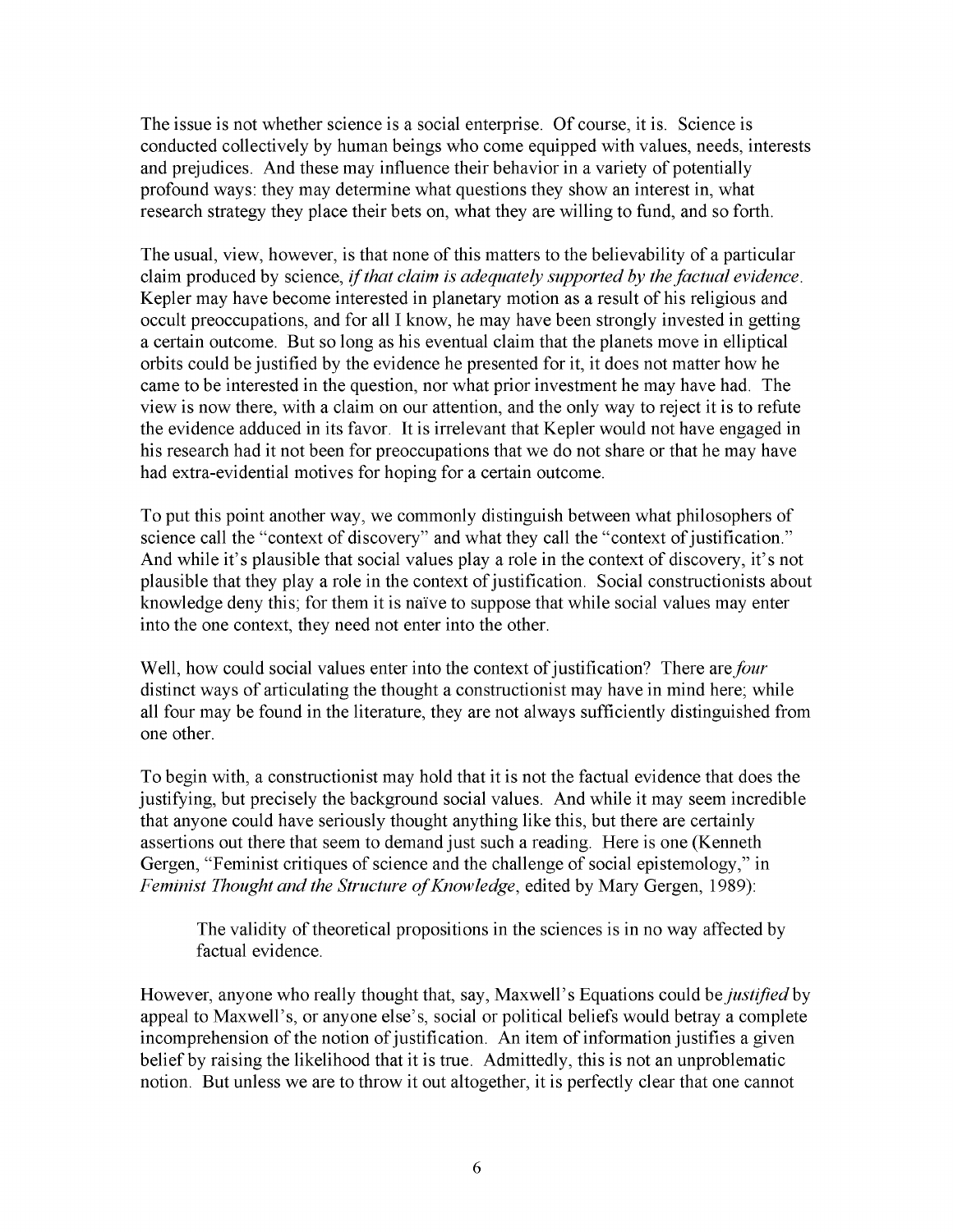hope to justify the fundamental laws of electromagnetism by appeal to one's political convictions or career interests or anything else of a similar ilk.

If one were absolutely determined to pursue something along these lines, a *slightly* better avenue, and the second of our four options, would be to argue that, although social values do not justify our beliefs, we are not actually moved to belief by things that justify; we are only moved by our social interests.

This view, which is practically orthodoxy among practitioners of what has come to be known as "science studies", has the advantage of not saying something absurd about justification; but it is scarcely any more plausible. On the most charitable reading, it stems from an innocent confusion about what is required by the enterprise of treating scientific knowledge sociologically.

The view in question derives from one of the founding texts of science studies, David Bloor's *Knowledge and Social Imagery* (1977). Bloor's reasoning went something like this: If we wish to explain why certain beliefs come to be accepted as knowledge at a given time, we must not bring to bear *our* views about which of those beliefs are true and which false. If we are trying to explain why *they* came to hold that some belief is true, it cannot be relevant that we know it not to be true. This is one of the so-called "Symmetry Principles" of the sociology of knowledge: treat true and false propositions symmetrically in explaining why they came to be believed.

It's possible to debate the merits of this principle, but on the whole it seems to me sound. As Ian Hacking rightly emphasizes, however, it is one thing to say that true and false beliefs should be treated symmetrically and quite another to say that justified and unjustified ones should be so treated. While it may be plausible to ignore the truth or falsity of what I believe in explaining why I came to believe it, it is not plausible to ignore whether I had any evidence for believing it. For some reason that is never explained, however, Bloor and his colleagues seem to think that the two principles are on a par and are both equally required by the enterprise of treating scientific belief sociologically. Bloor builds both into the very foundation of the subject:

[The sociology of knowledge] would be impartial with respect to truth and falsity, rationality or irrationality, success or failure.

However, absent an argument for being skeptical about the very idea of a good reason for <sup>a</sup> belief- and how could there be such an argument that did not immediately undermine itself?  $-$  one of the possible causes for my believing what I do is that I have good evidence for it. Any explanatory framework that insisted on treating not only true and false beliefs symmetrically, but justified and unjustified ones as well, would owe us an explanation for why evidence for belief is being excluded as one of its potential causes. And it would have to do so without undermining its own standing as a view that is being put forward because justified.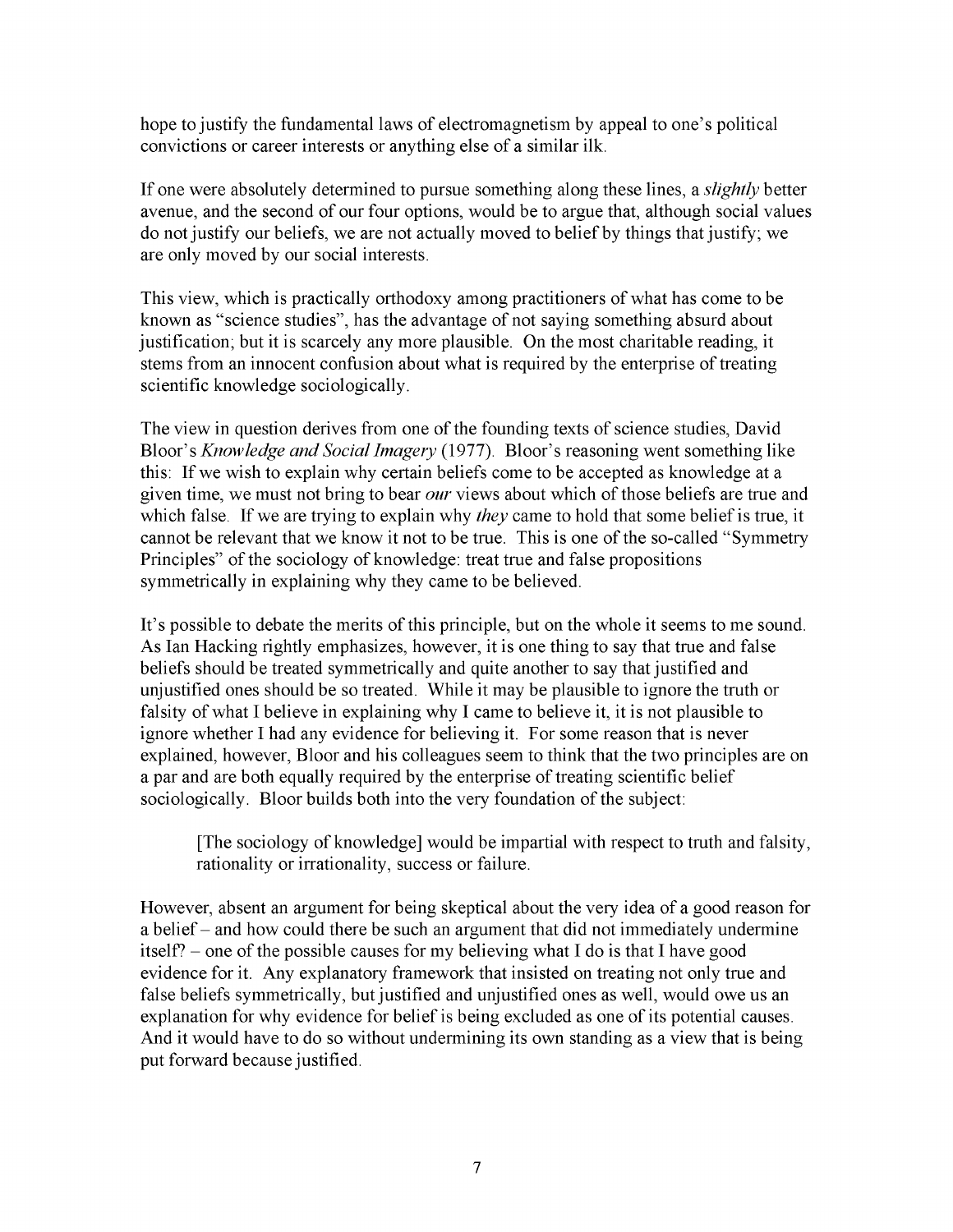This is not, of course, to say that scientific belief must *always* be explained in terms of the compelling evidence assembled for it; the history of science is replete with examples of views – phrenology, for example – for which there never was any good evidence. It is simply to insist that scientific belief is *sometimes* to be explained in terms of compelling evidence and that the history and sociology of science, properly conceived, need have no stake in denying that.

This brings us to a third, milder conception of how social values might be indispensable for the justification of scientific belief. On this view, although evidence can enter into the explanation for why a particular view is believed, it can never be enough to explain it. Any evidence we might possess always *underdetermines* the specific belief that we arrive at on its basis. Something else must close the gap between what we have evidence for and what we actually believe, and that something else is provided by the thinker's background values and interests.

This idea, that the evidence in science always underdetermines the theories that we believe on its basis, has exerted considerable influence in the philosophy of science, even in non-constructionist circles. In its modern form, it originated in the thought of the turn of the century French physicist and philosopher, Pierre Duhem. Suppose that an experimental observation is inconsistent with a theory that you believe: the theory predicts that the needle will read '10' and the needle does not budge from zero, say. What Duhem pointed out is that this does not necessarily refute the theory. For the observational prediction is generated not merely on the basis of the theory, but, in addition, through the use of auxiliary hypotheses about the functioning of the experimental apparatus. In light of the recalcitrant observational result, *something* has to be revised, but so far we do not yet know exactly what: perhaps it's the theory, perhaps it's the auxiliary hypotheses. Perhaps, indeed, it is the very claim that we recorded a genuinely recalcitrant result, as opposed to merely suffering some visual illusion.

Duhem argued that reason alone could never decide which revisions are called for and, hence, that belief revision in science could not be a purely rational matter: something else had to be at work as well. What the social constructionist adds is that this extra element is something social.

This is a clever argument that does not long conceal its difficulties. Is it really true that we could never have more reason to revise one of our theories rather than another in response to recalcitrant experience? Consider Duhem's example of an astronomer peering through his telescope at the heavens and being surprised at what he finds there, perhaps a hitherto undetected star in a galaxy he has been charting. Upon this discovery, according to Duhem, the astronomer may revise his theory of the heavens or he may revise his theory of how the telescope works. And rational principles of belief fixation do not tell him which to do.

The idea, however, that in peering at the heavens through a telescope we are testing our theory of the telescope *just as much* as we are testing our astronomical views is absurd. The theory of the telescope has been established by numerous terrestrial experiments and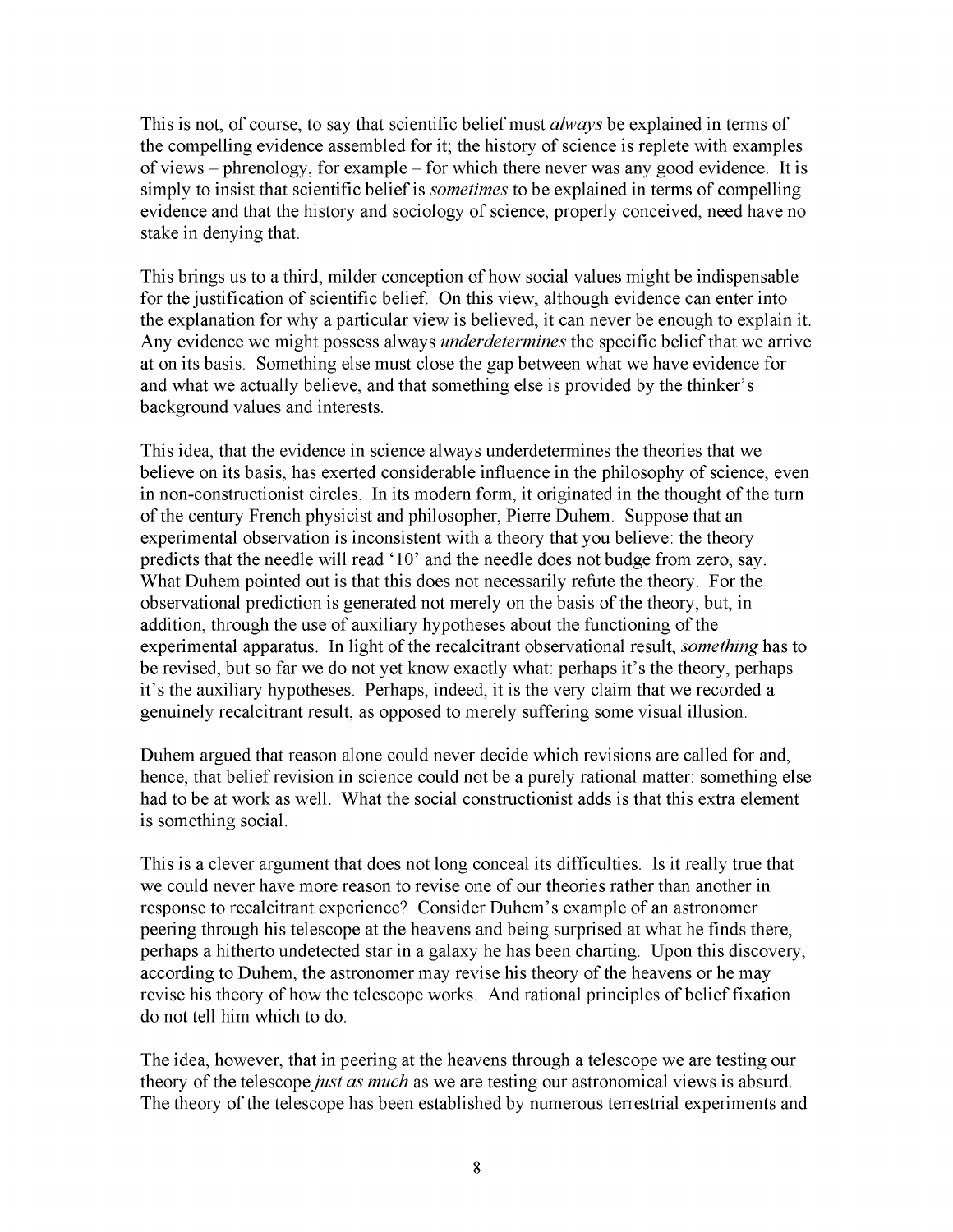fits in with an enormous number of other things that we know about lenses, light and mirrors. It is simply not plausible that, in coming across an unexpected observation of the heavens, a rational response might be to revise what we know about telescopes! The point is not that we might *never* have occasion to revise our theory of telescopes; one can certainly imagine circumstances under which that is precisely what would be called for . The point is that not *every* circumstance in which something about telescopes is presupposed is a circumstance in which our theory of telescopes is being tested, and so the conclusion that rational considerations alone cannot decide how to respond to recalcitrant experience is blocked.

Perhaps, however - to come to the fourth and final way in which belief and social values might be intertwined – the correct thought is not that the social must be brought in to fill a *gap* left by the rational, but simply that the rational itself is constitutively social. A good reason for believing something, according to this line of thought, only has that status relative to variable social factors  $-$  a sharp separation between the rational and the social is illusory.

This is currently perhaps the single most influential construal of the relation between the rational and the social in constructionist circles. What it amounts to is a relativization of good reasons to variable social circumstance, so that the same item ofinformation may correctly be said justify a given belief under some social circumstances, in some cultures, but not in others. It is nicely expressed in the following passage (Barry Barnes and David Bloor, "Relativism, rationalism and the sociology of knowledge," 1981):

... there is no sense to the idea that some standards or beliefs are really rational as distinct from merely locally accepted as such.

But this is an impossible construal of reasons for belief, as Plato understood some time ago (see his *Theatetus)*. We cannot coherently think of ourselves as believing and asserting *anything*, if all reasons for belief and assertion are held to be inexorably tied to variable background perspective in the manner being proposed. There are many ways to show this, but perhaps the most telling is this: not even the relativist would be able to adopt such an attitude towards his own view. For, surely, the relativist does not think that a relativism about reasons is justified only relative to his own perspective? If he did, why is he recommending it to us who do not share his perspective?

When we believe something we believe it because we think there are reasons to think it is true, reasons that we think are general enough to get a grip even on people who do not share our perspective. That is why we feel entitled to recommend it to them. It's hard to imagine a way of thinking about belief and assertion that precluded the possibility of that sort of generality.

# **The Cultural Authority of Science** The Cultural Authority of Science

Neither a generalized constructionism about the objects and facts investigated by the Neither a generalized constructionism natural sciences, nor one about the reasons for belief provided by those sciences carries refuner a generalized constructions the reasons for belief provided by those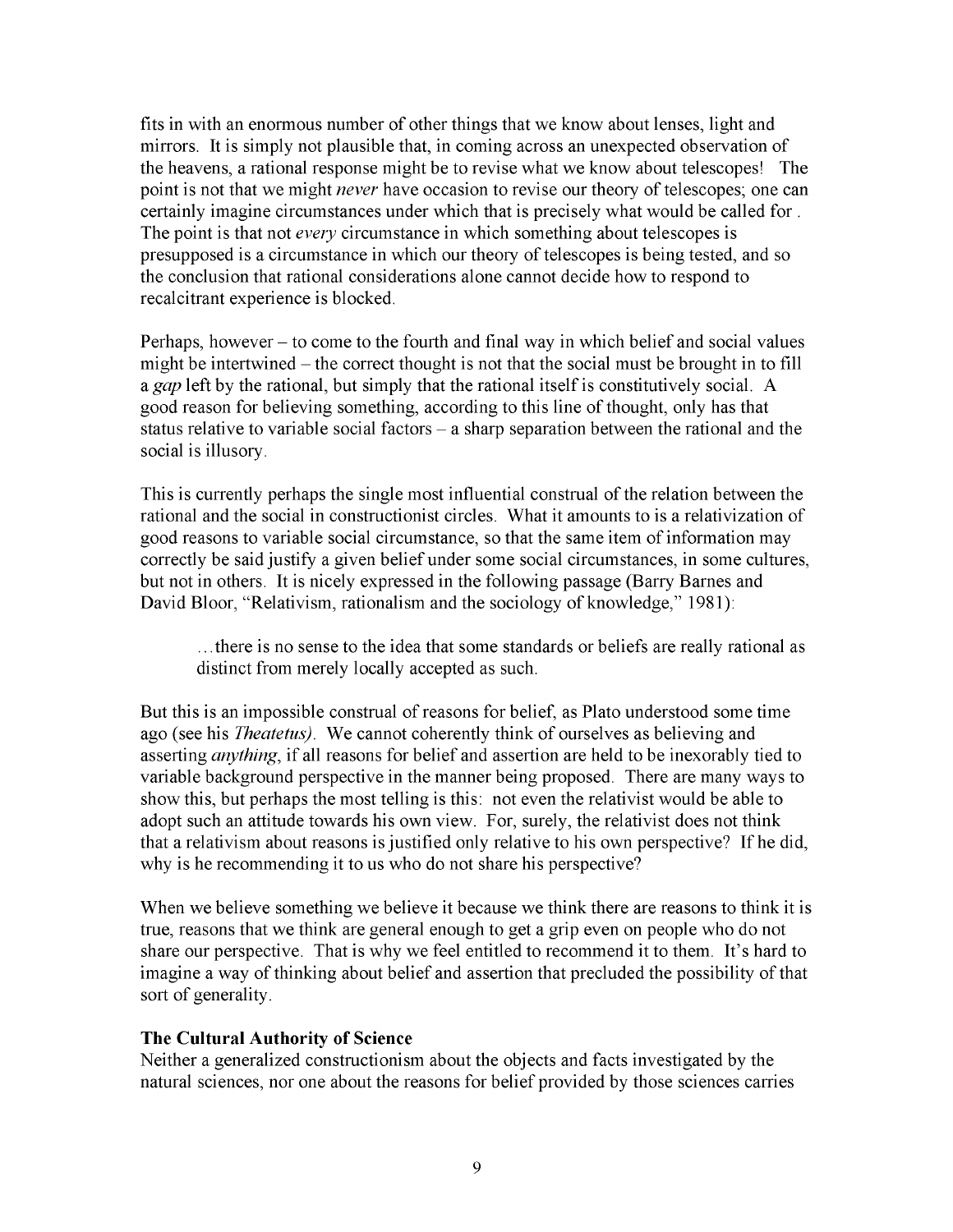much plausibility. To what does this matter? Here are two contrasting views. Rorty ("Phony Science Wars," *Atlantic Monthly,* 1999):

The science wars are in part a product of deep and long-lasting clashes of intuition, but mostly they are just media hype – journalists inciting intellectuals to diabolize one another. Diabolization may be helpful in keeping intellectuals aroused and active, but it need not be taken very seriously.

By way of contrast we have Dorothy Nelkin:

Current theories about science do seem to call into question the image of selfless scientific objectivity and to undermine scientific authority, at a time when scientists want to claim their lost innocence, to be perceived as pure unsullied seekers after truth. That is what the science wars are about.

I think that Nelkin is closer to being right. As social constructionists realize only too well, we would not attach the same importance to science if we came to be convinced by constructionist conceptions of it.

In what does the cultural importance of science consist? This is, of course, a vast subject, but there are, it seems to me, two central elements. First, and most importantly, in matters of belief we defer to science. It would be hard to overestimate the significance of this practice, reflected as it is in what we are prepared to teach our children at school, to accept as evidence in courts of law and to base our social policies upon. Second, we spend vast sums of money on basic scientific research, research that does not look as though it will have any immediate practical payoff.

Rorty's laid-back attitude depends on the thought that neither of these practices has any interesting philosophical presuppositions, and so cannot be vulnerable to constructionist critique. But this seems wrong. For deference to make sense, it has to be plausible that science delivers the sort of knowledge that *everyone* has reason to believe, regardless of their political or more broadly ideological commitments. But this would be directly challenged by a constructionist thesis about reasons for belief, on any of its available versions.

If we look at the practice of spending vast sums on basic science, science with no foreseeable practical payoff, it is arguable that an even greater amount of philosophy is presupposed, that we have to hold not only that science delivers knowledge that everyone has reason to believe, but that it delivers true or approximately true knowledge of the structure of an independently existing reality. For if we ask why, given the many pressing social problems we face, we should spend tens of billions of dollars to build a super-collider that will smash ever smaller particles into each other in the hope of releasing ones that we have never seen but which our theories predict, what could possibly be a compelling answer if not that doing so will help us to understand the fundamental, hidden constitution of the universe, and that that is worth doing? If it doesn't make sense to think that there is such a hidden constitution to probe, or even if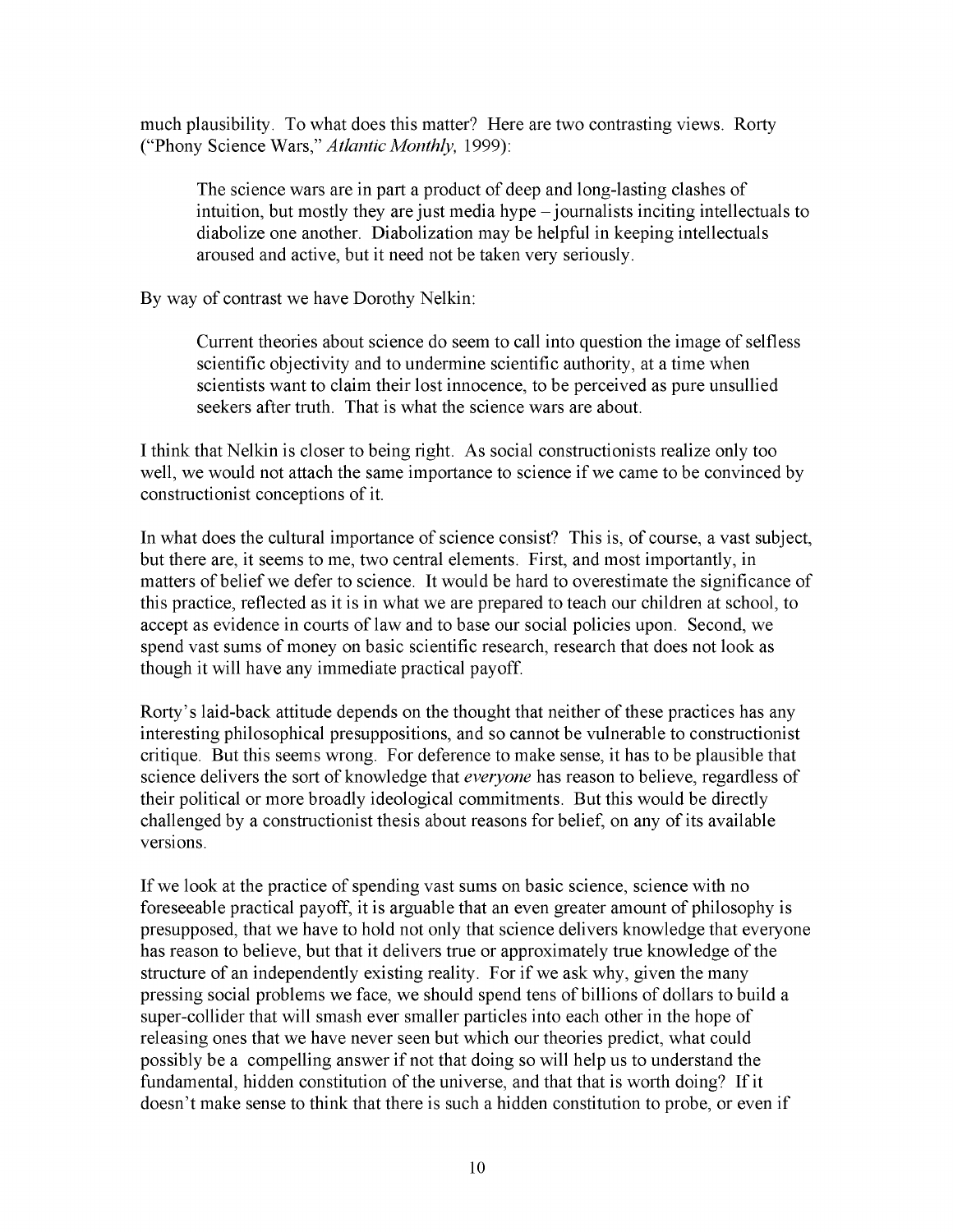there is, ifit doesn't make sense to think that science is capable of probing it, what rationale could there be for spending such vast sums, when that money could equally be spent on AIDS or on poverty? ( To be clear: I am not saying that a search for the fundamental truths automatically trumps all other considerations, only that its coherence as a goal is required to make sense of the importance we attach to basic science.)

# **Conclusion** Conclusion

At its best - as in the work of de Beauvoir and Appiah - social constructionist thought At its best – as in the work of de exposes the contingency of those of our social practices that we had wrongly come to regard as inevitable. It does so by relying on the standard canons of good scientific reasoning. It goes astray when it aspires to become either a general metaphysics or a general theory of knowledge. As the former, it quickly degenerates into an impossible general theory of knowledge. This the former, it quietify degenerates into an impossible form of idealism. As the latter, it assumes its place in a long history of problematic attempts to relativize the notion of rationality. It has nothing new to add to these historically discredited views; if anything, social constructionist versions tend to be murkier and more confused than their traditional counterparts. The difficulty lies in understanding why such generalized applications of social construction have come to tempt so many. At its best  $-$  as in the wo  $\log$ atu as inevitable. It does so b form of idealism. As the latt mstoricarly discredited views, if a atternativize why say the set

One source of their appeal is no doubt their efficiency. If we can be said to know up front that any item of knowledge only has that status because it gets a nod from contingent social values, then any claim to knowledge can be dispatched if we happen London Schargen solid variety, then any claim to knowledge can be disputeded if we happen often complex details. ville source of their appear is no not to share the values on which i

But that only postpones the real question. Why this fear of knowledge? Whence the need to protect against its deliverances? Hacking writes of certain feminists, for example, who

...see objectivity and abstract truth as tools that have been used against them. They remind us of the old refrain: women are subjective, men are objective. They argue that those very values, and the word objectivity, are a gigantic confidence trick. If any kind of objectivity is to be preserved, some argue, it must be one that strives for a multitude of standpoints.  $(p96)$ 

Hacking professes not to know whether to side with this thought. But he should know. Whatever legitimate worry may be at work here, it cannot be expressed by saying that objectivity and abstract truth *are* tools of oppression. At most what these observations entitle us to say is that there have been occasions when those concepts have been used as tools of oppression; and no one will want to dispute that. But the fact that a concept can be, and has been, abused can hardly be a basis for indicting the concept itself. Are we to be suspicious of the value of freedom because the Nazis inscribed "Arbeit Macht Frei" on the gate at Auschwitz?

The intuitive view is that there is a way things are that is independent of human opinion, and that we are capable of arriving at belief about how things are that is objectively